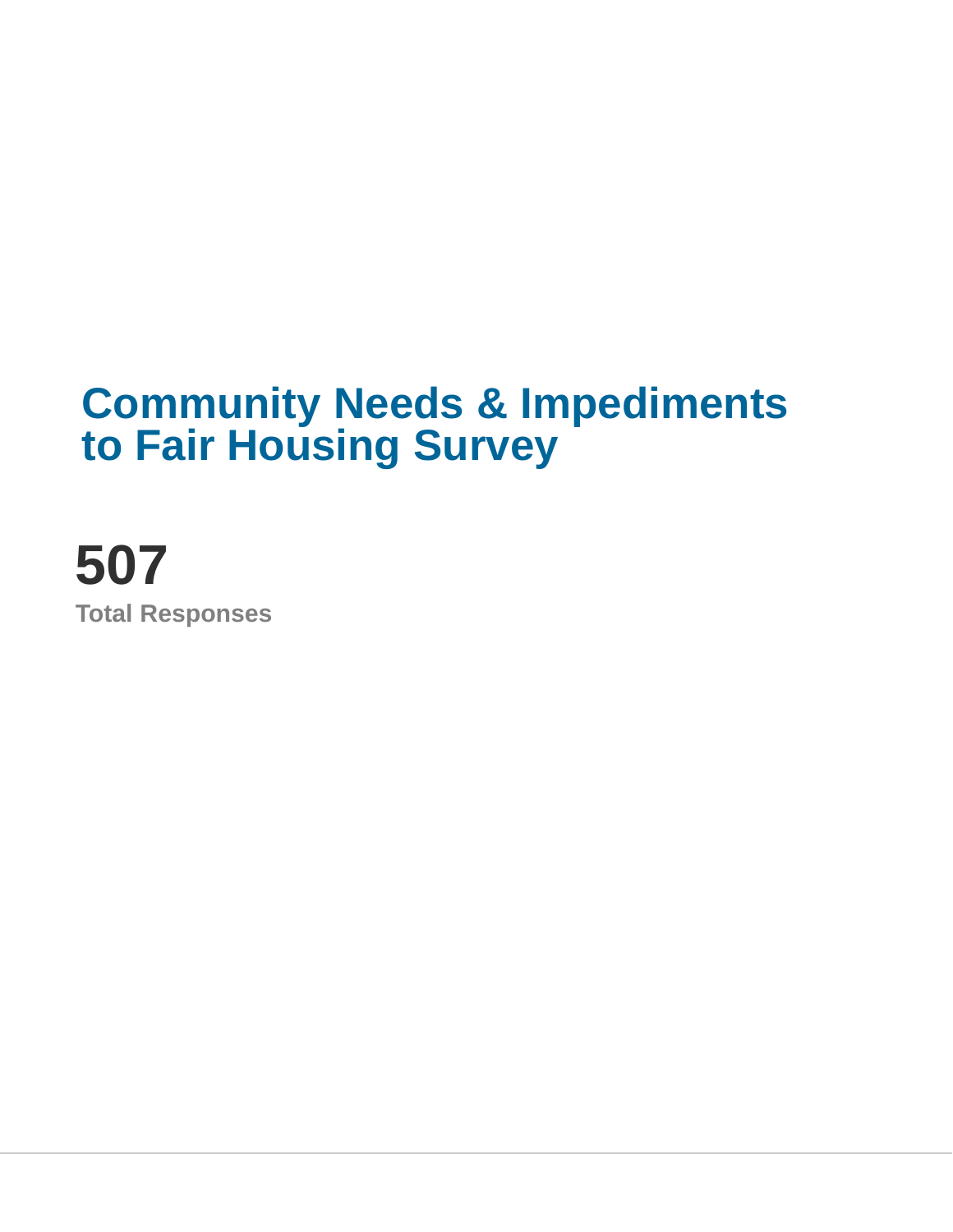### **Q1: Please select the option that best represents you.**

Answered: 503 Skipped: 4

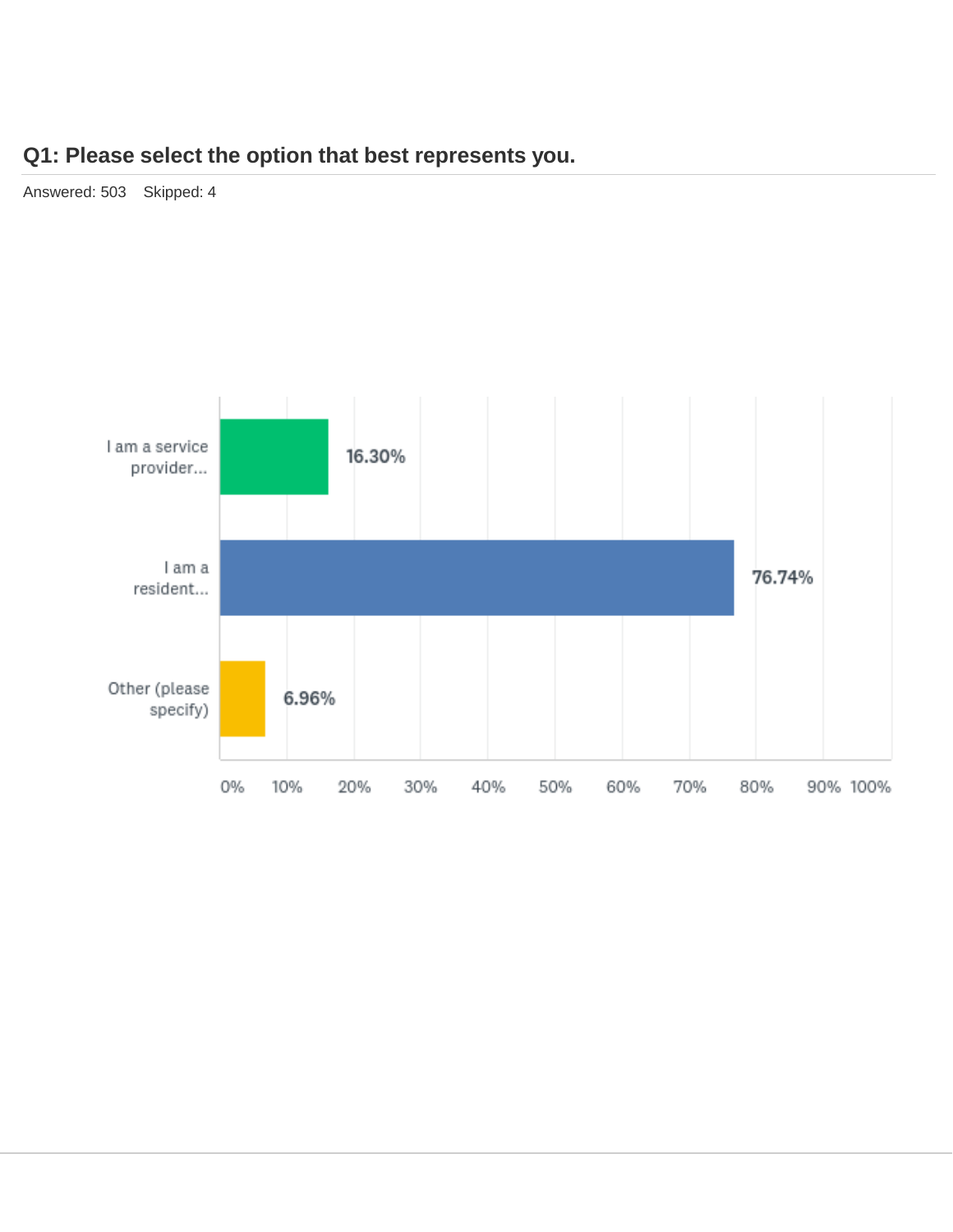# **Q2: How old are you?**

Answered: 502 Skipped: 5

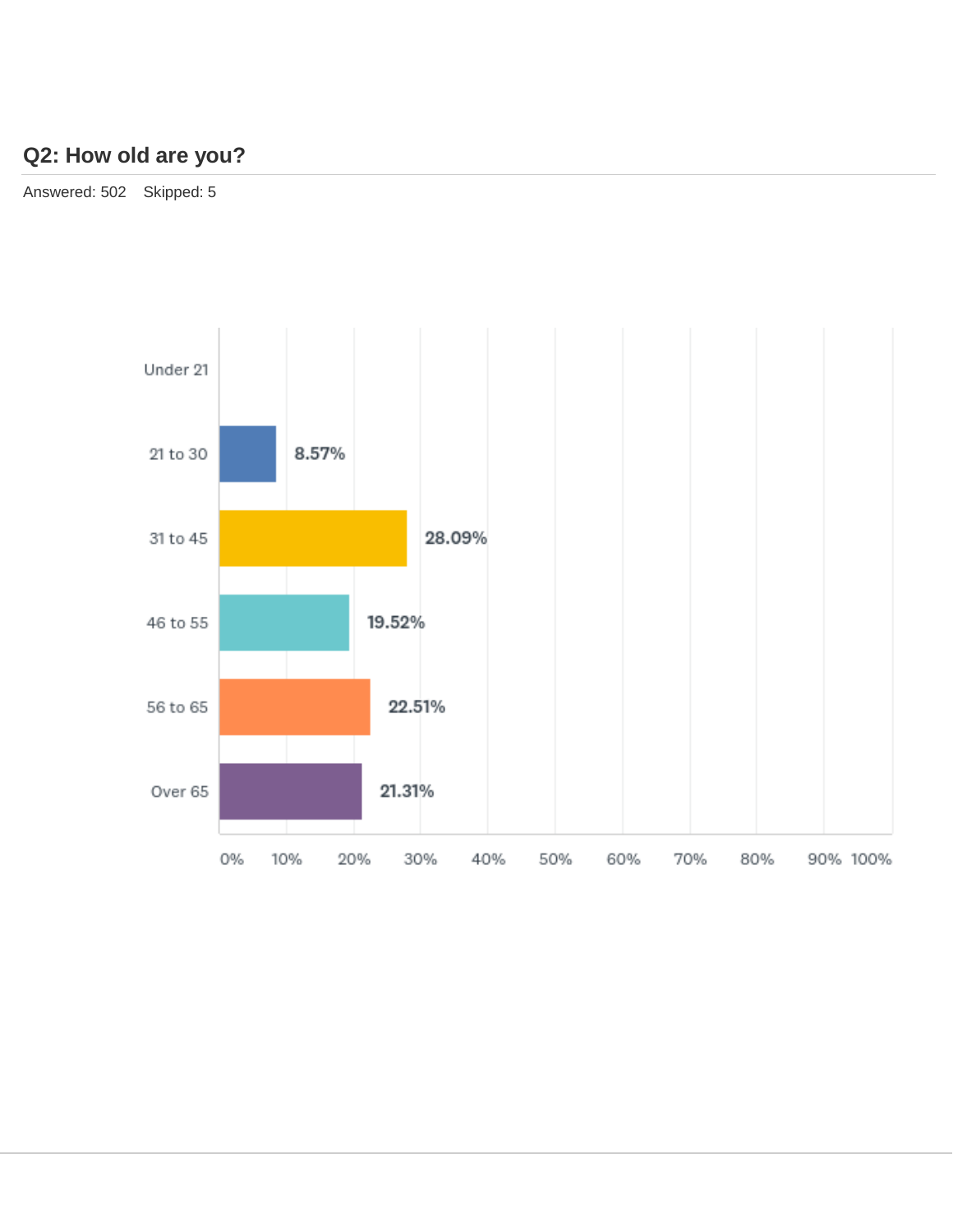# **Q3: Are you of Hispanic, Latino, or Spanish origin?**

Answered: 505 Skipped: 2

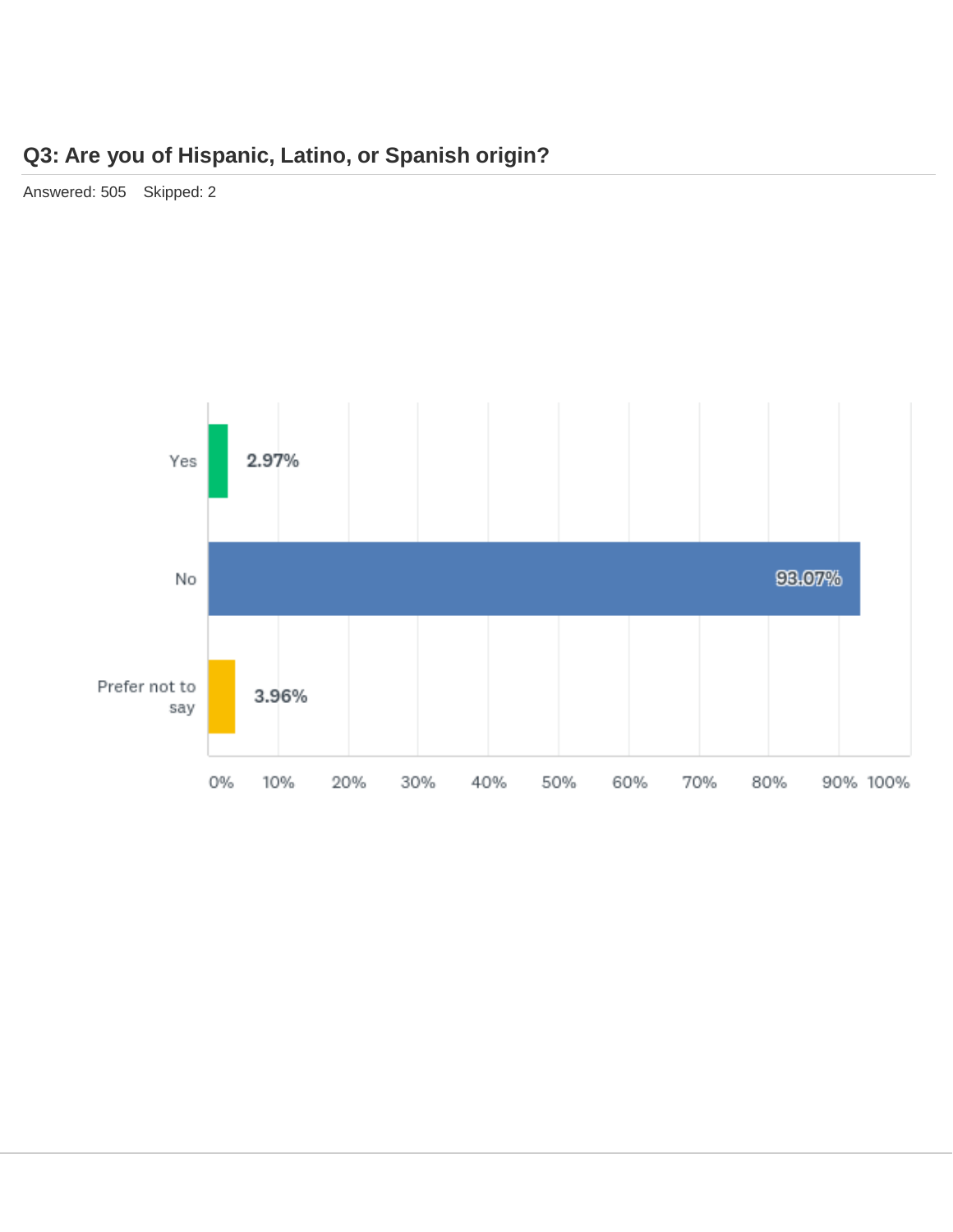### **Q4: How would you describe yourself? Please Check all that apply.**

Answered: 505 Skipped: 2

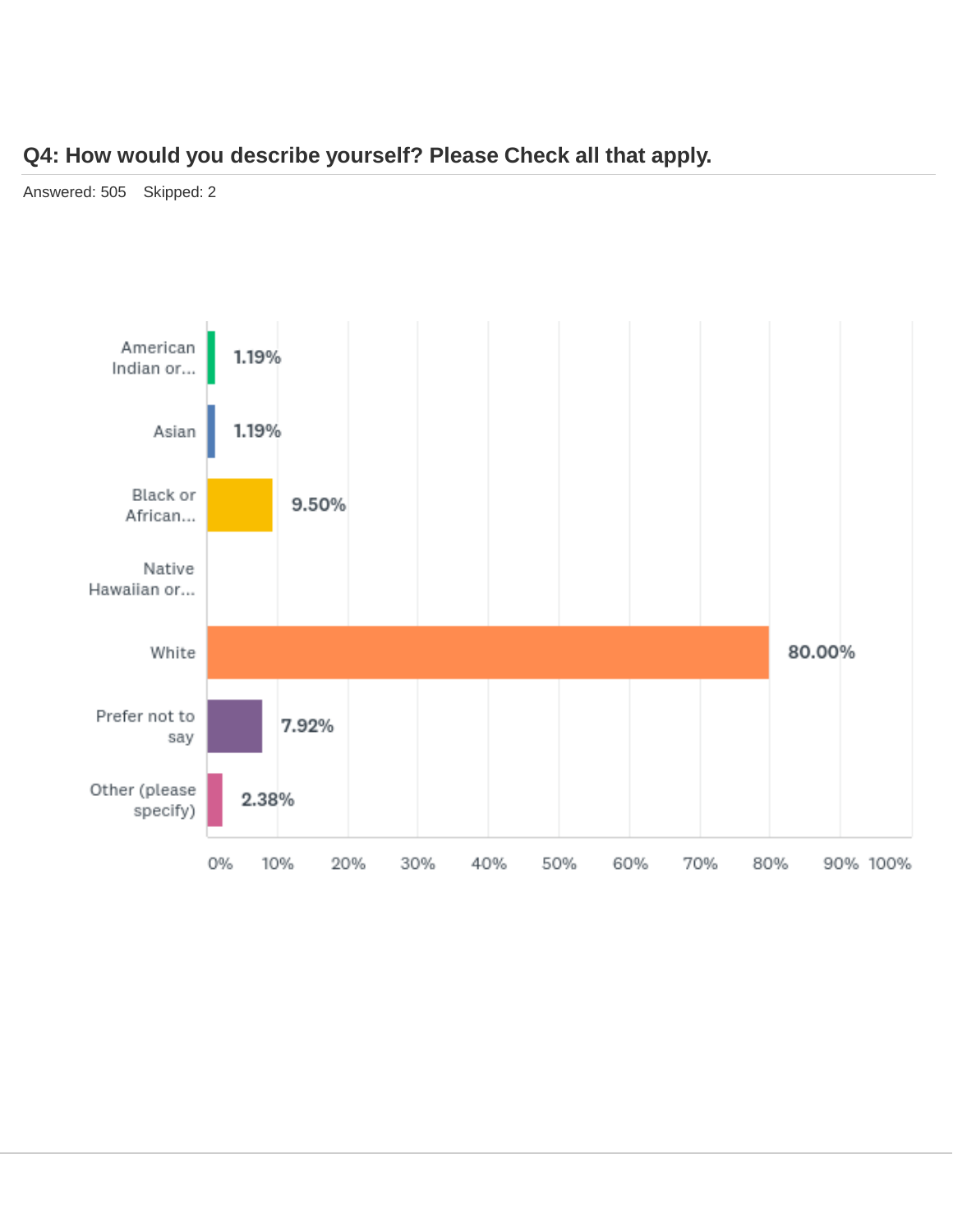# **Q5: Including yourself, how many people live in your home?**

Answered: 502 Skipped: 5

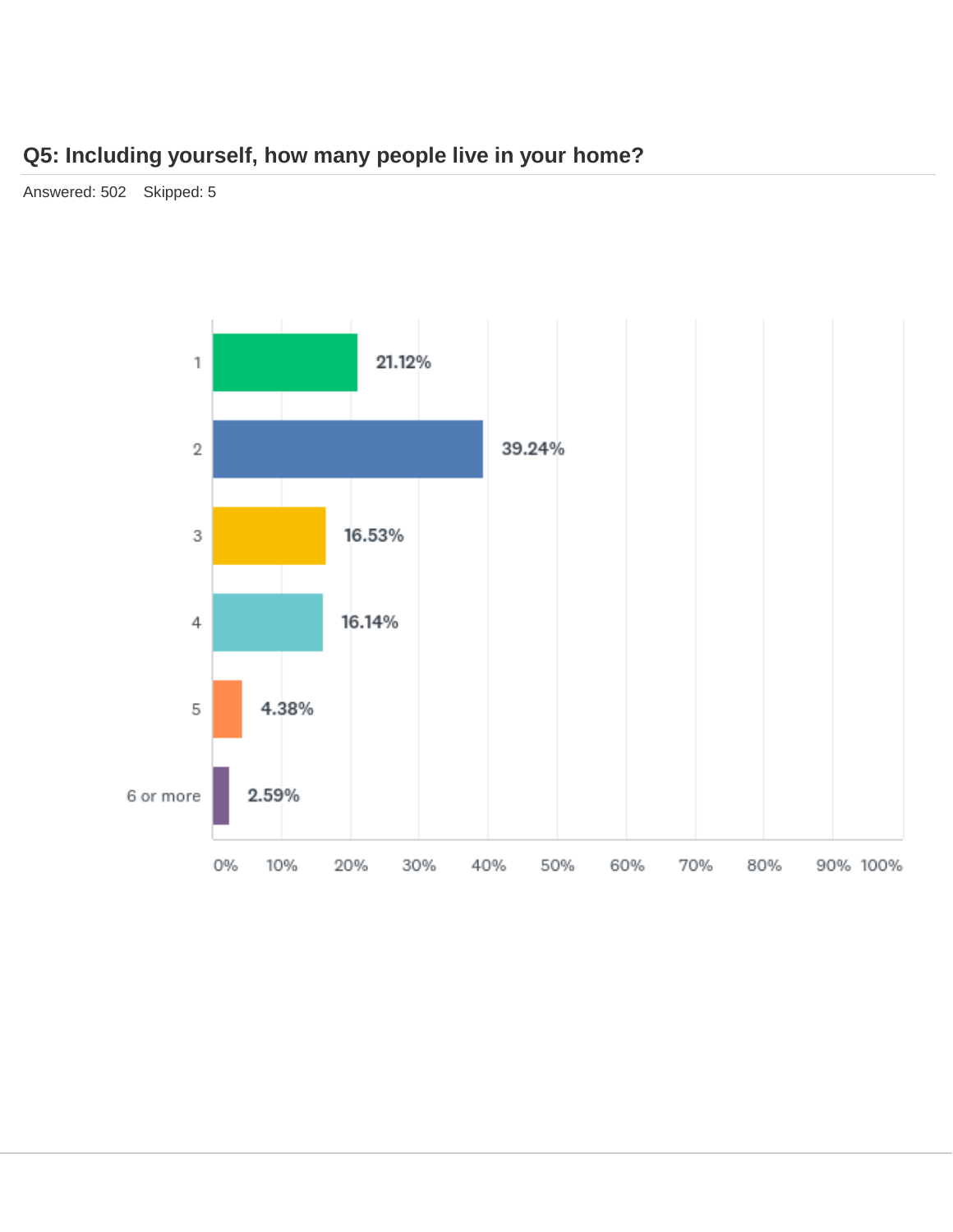### **Q6: What is your approximate average annual household income (include all members of your household)?**

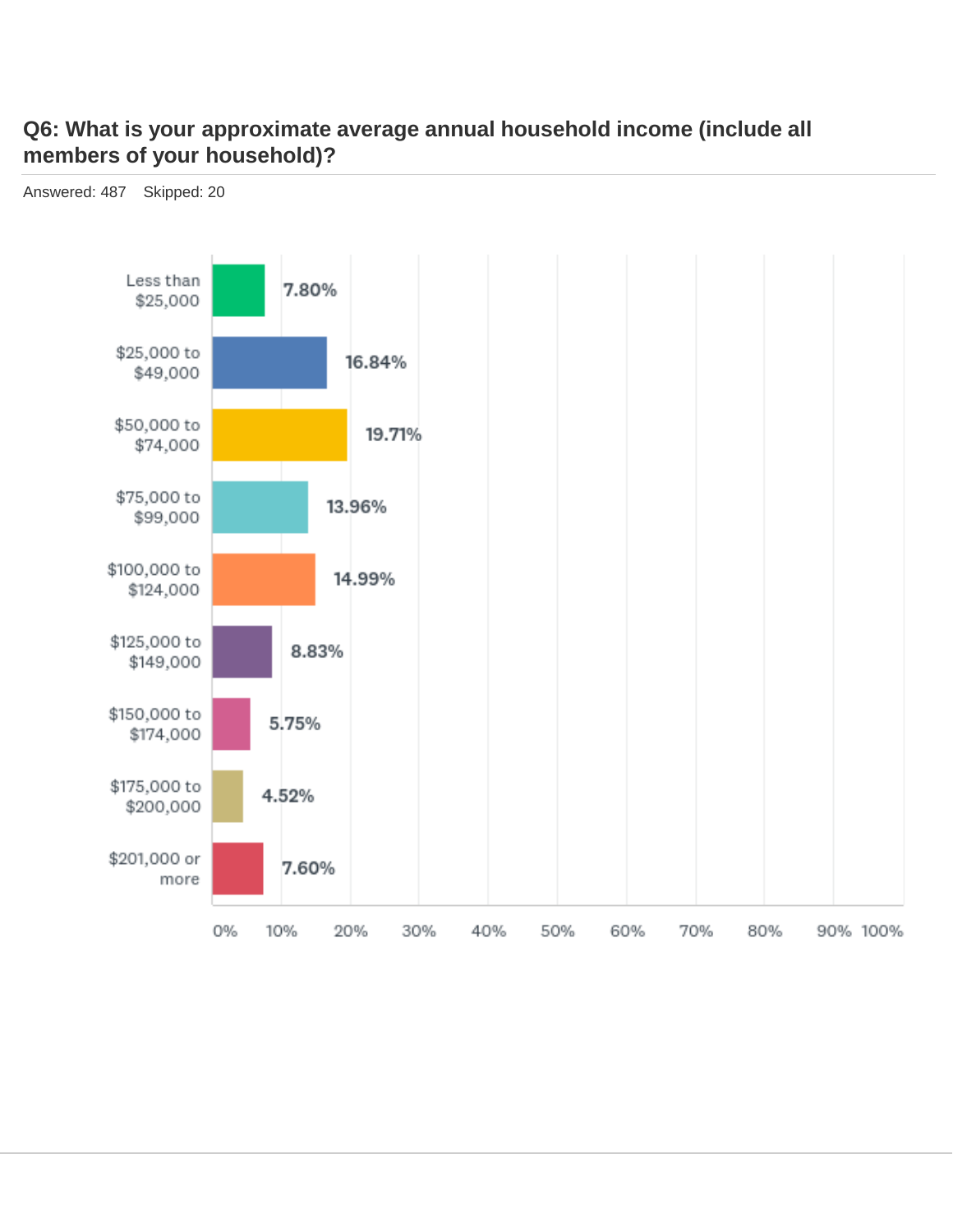### **Q7: Of the following, which best describes your current living situation?**

Answered: 493 Skipped: 14

![](_page_7_Figure_2.jpeg)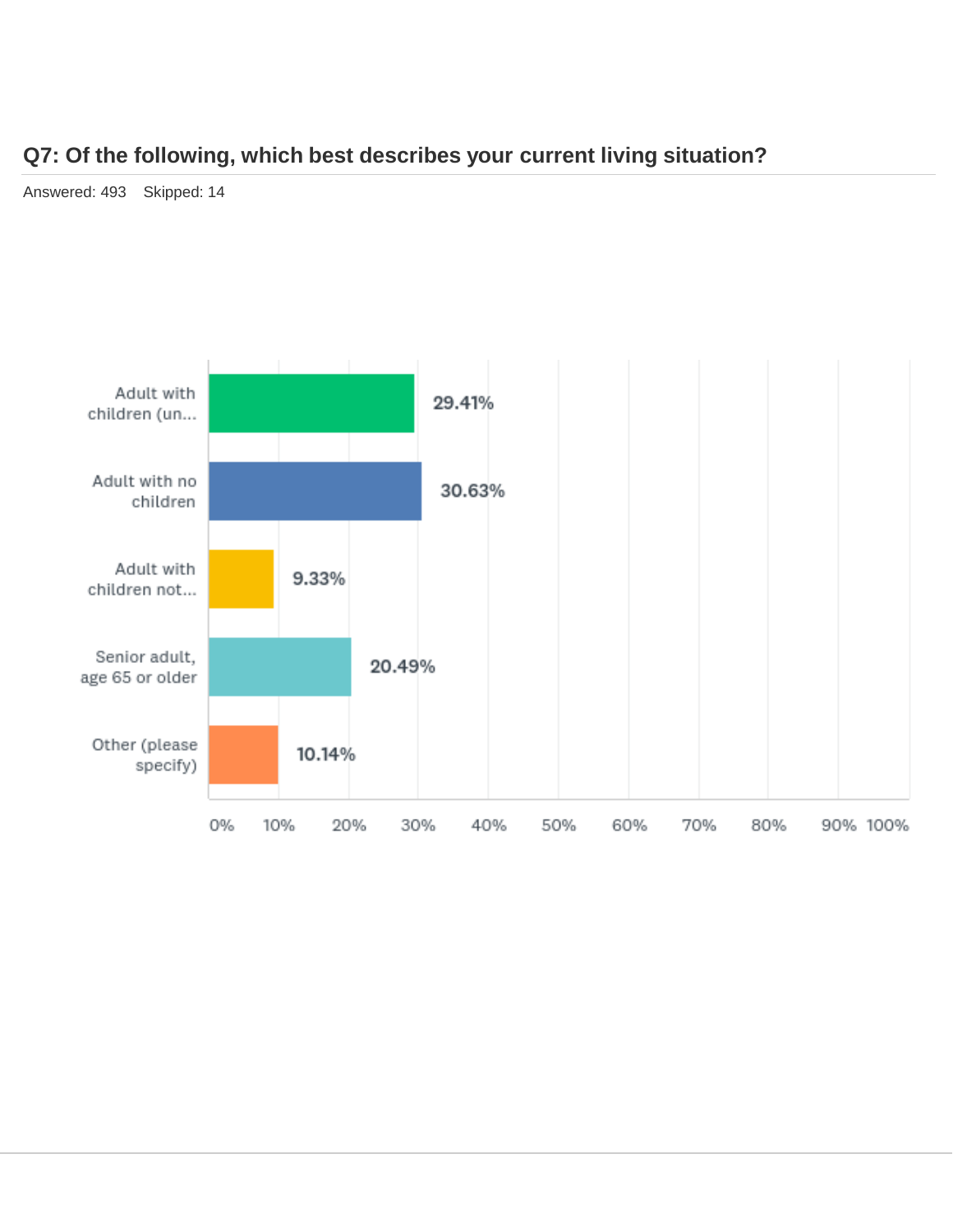## **Q8: What locality do you live in?**

Answered: 496 Skipped: 11

![](_page_8_Figure_2.jpeg)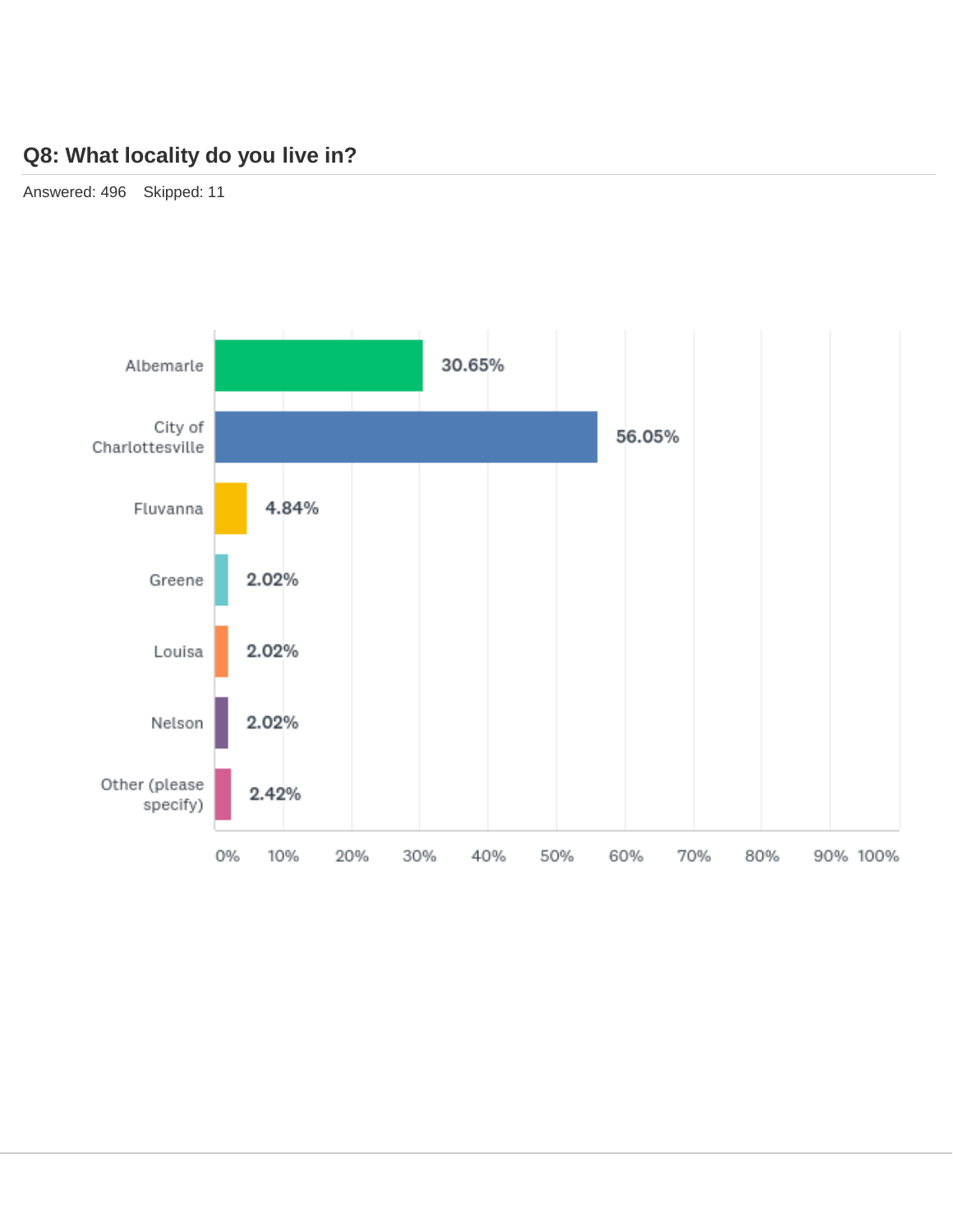**Q9: The federal Fair Housing Act prohibits discrimination in the sale, rental, and financing of housing based on race, color, national origin, religion, sex, familial status, and disability. Of those, which do you think is the most prevalent factor in housing discrimination in our region?**

Answered: 440 Skipped: 67

![](_page_9_Figure_2.jpeg)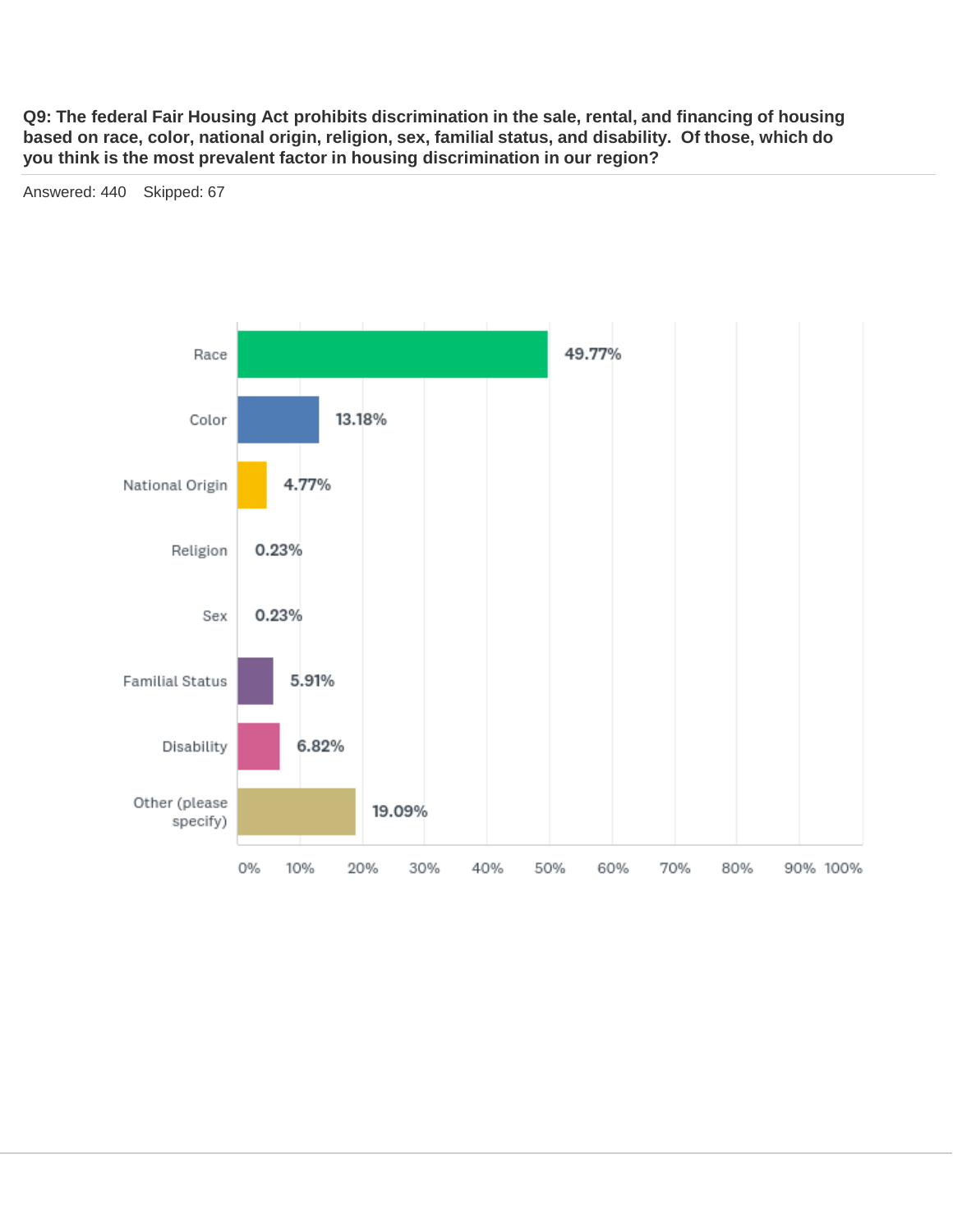### **Q10: Where would you refer someone if they felt their fair housing rights had been violated?**

384 free responses (top 6 responses shown)

![](_page_10_Figure_2.jpeg)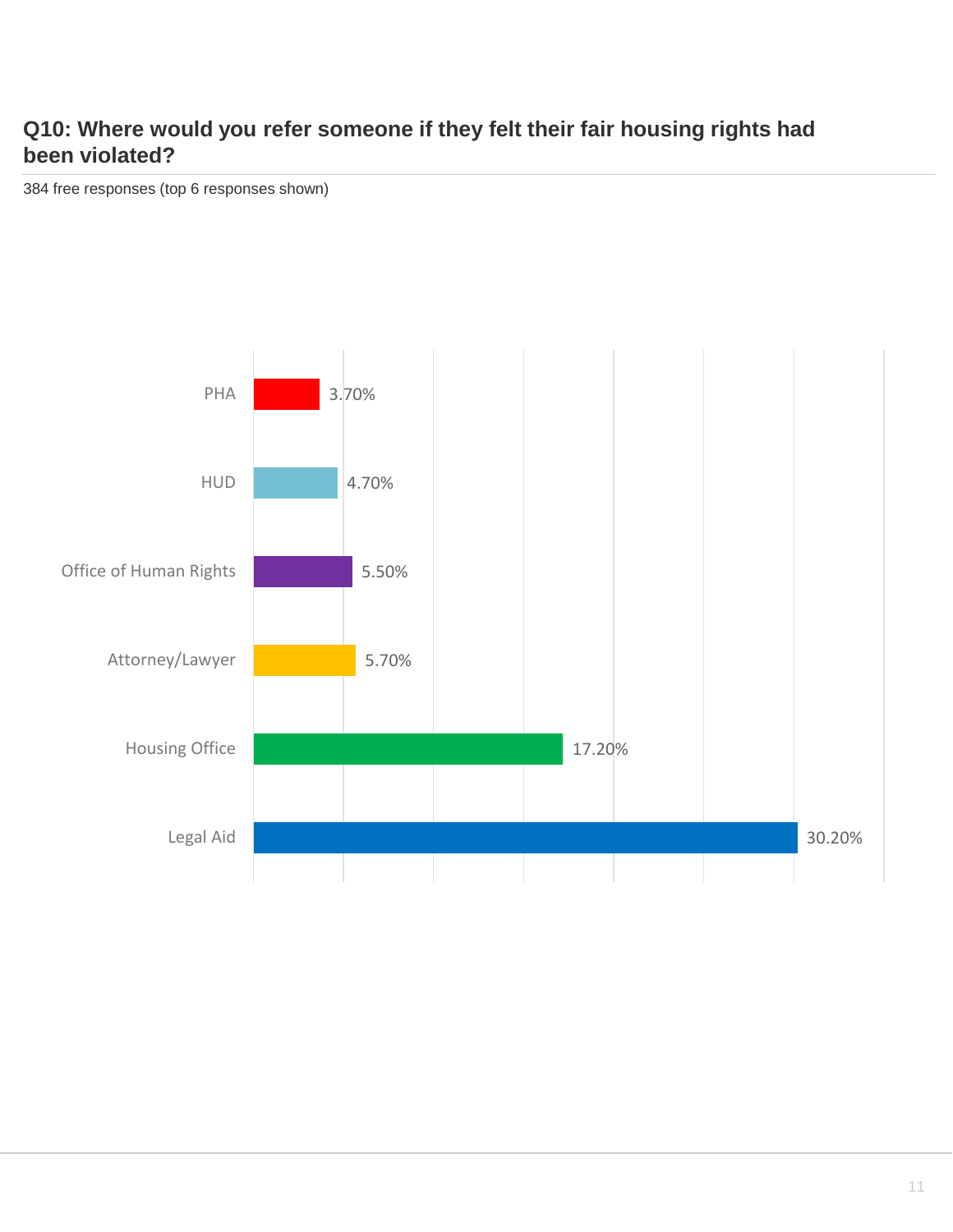### **Q11: Have you, or has someone you know experienced housing discrimination in any of the following areas?**

![](_page_11_Figure_1.jpeg)

 $\blacksquare$  I have I know someone who has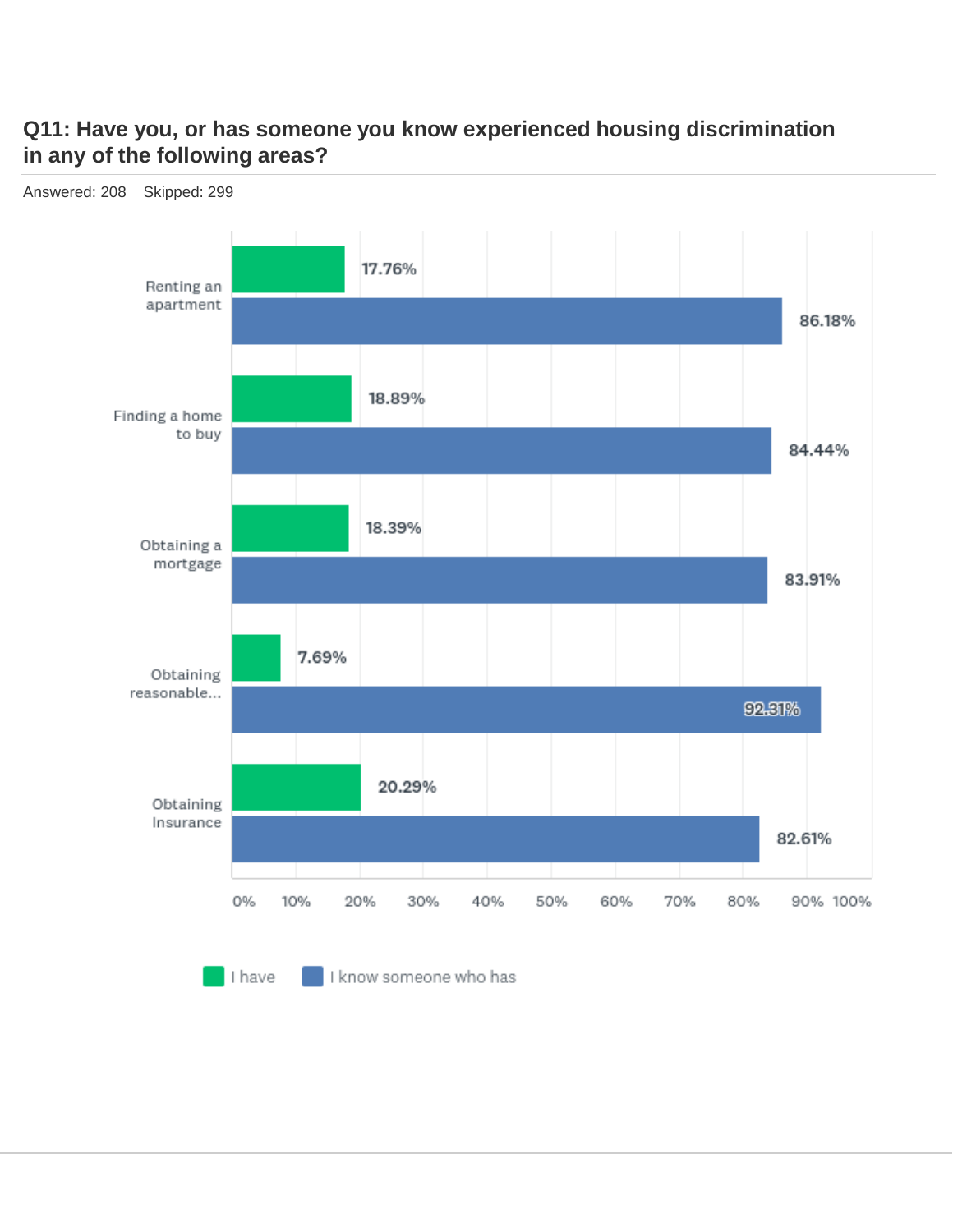#### **Q12: Did you or the person you know report the discrimination?**

Answered: 245 Skipped: 262

![](_page_12_Figure_2.jpeg)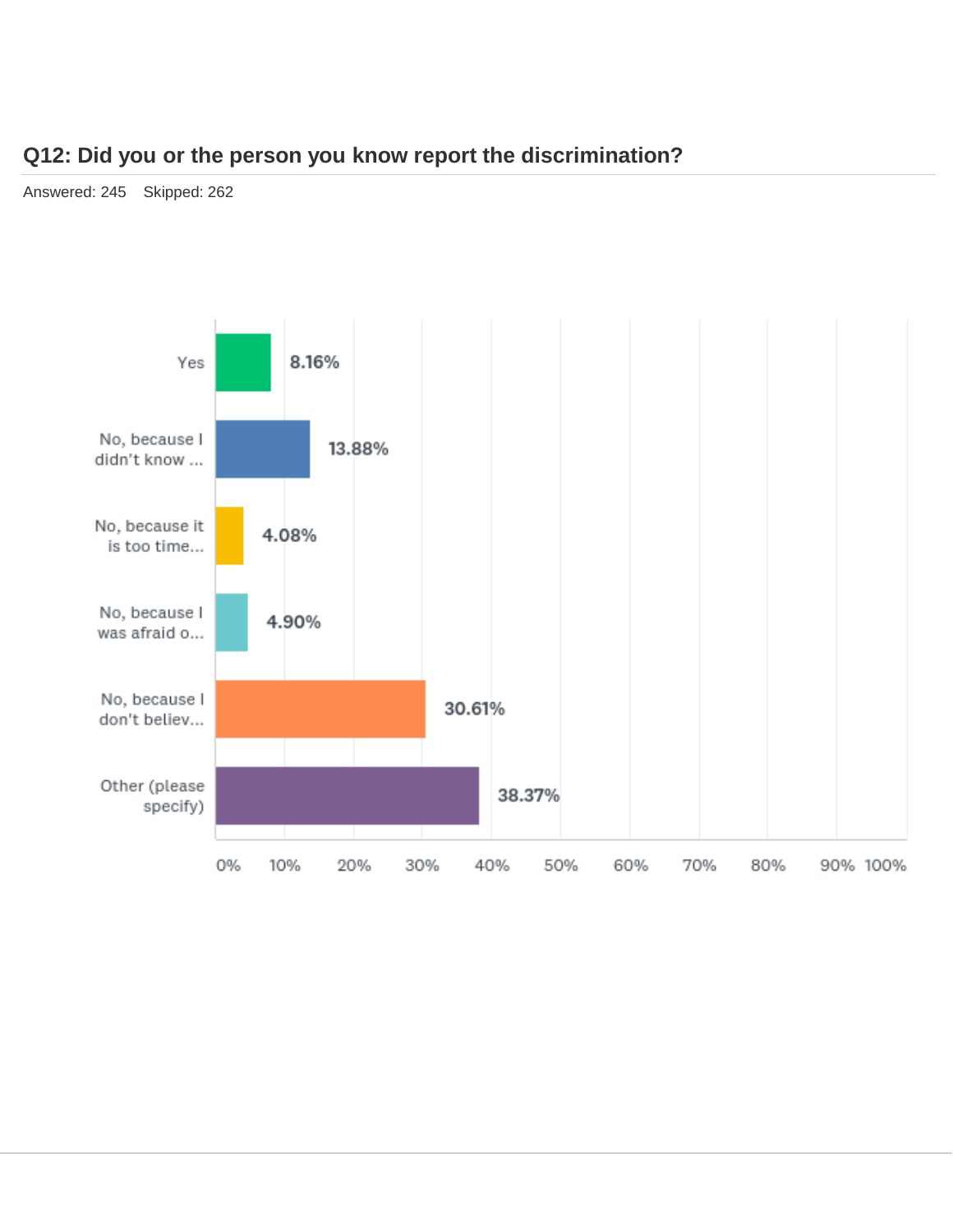### **Q13: How well informed do you feel personally about housing discrimination laws?**

Answered: 448 Skipped: 59

![](_page_13_Figure_2.jpeg)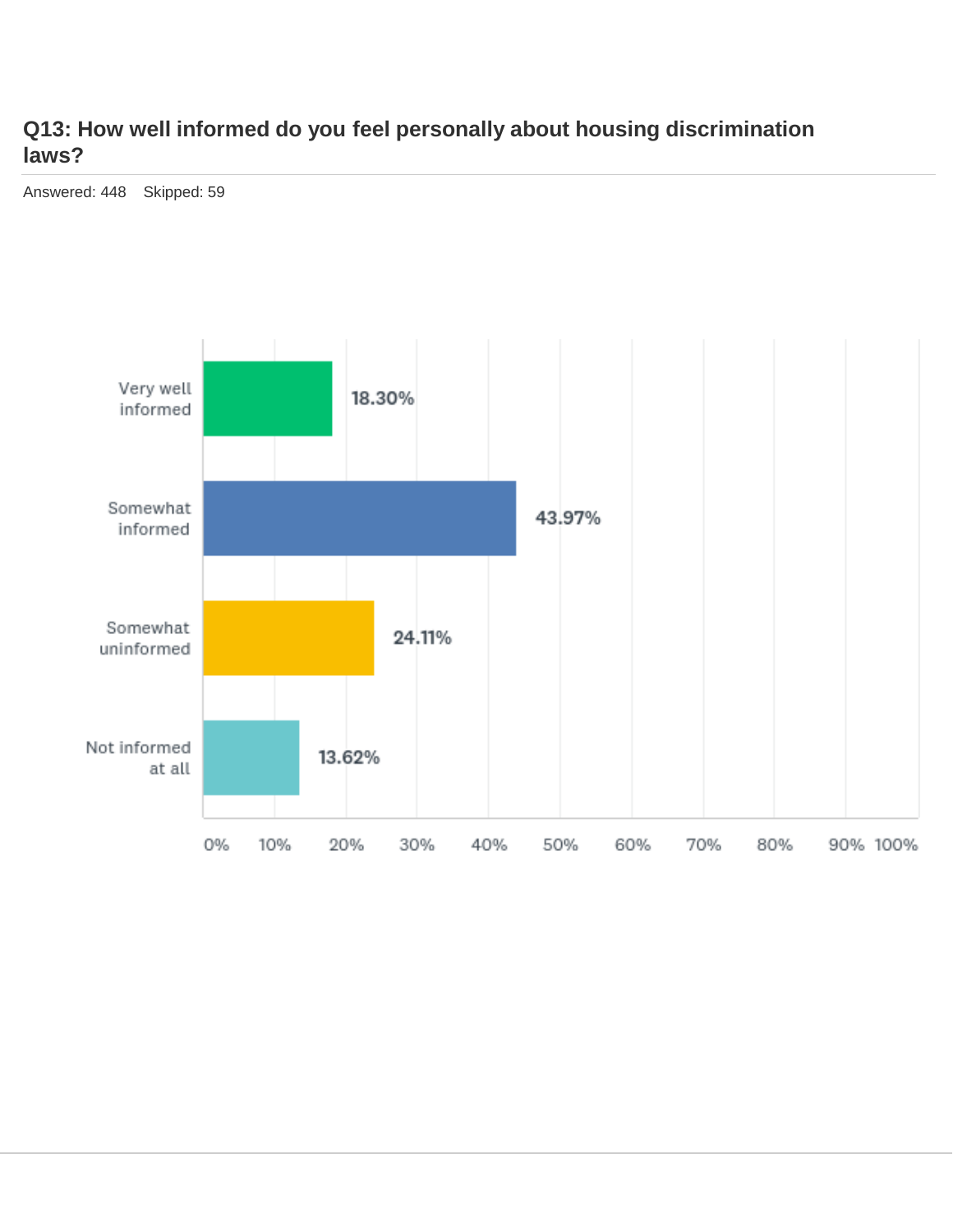### **Q14: Were you aware of the Fair Housing Act and Virginia Fair Housing Law before taking this survey?**

Answered: 448 Skipped: 59

![](_page_14_Figure_2.jpeg)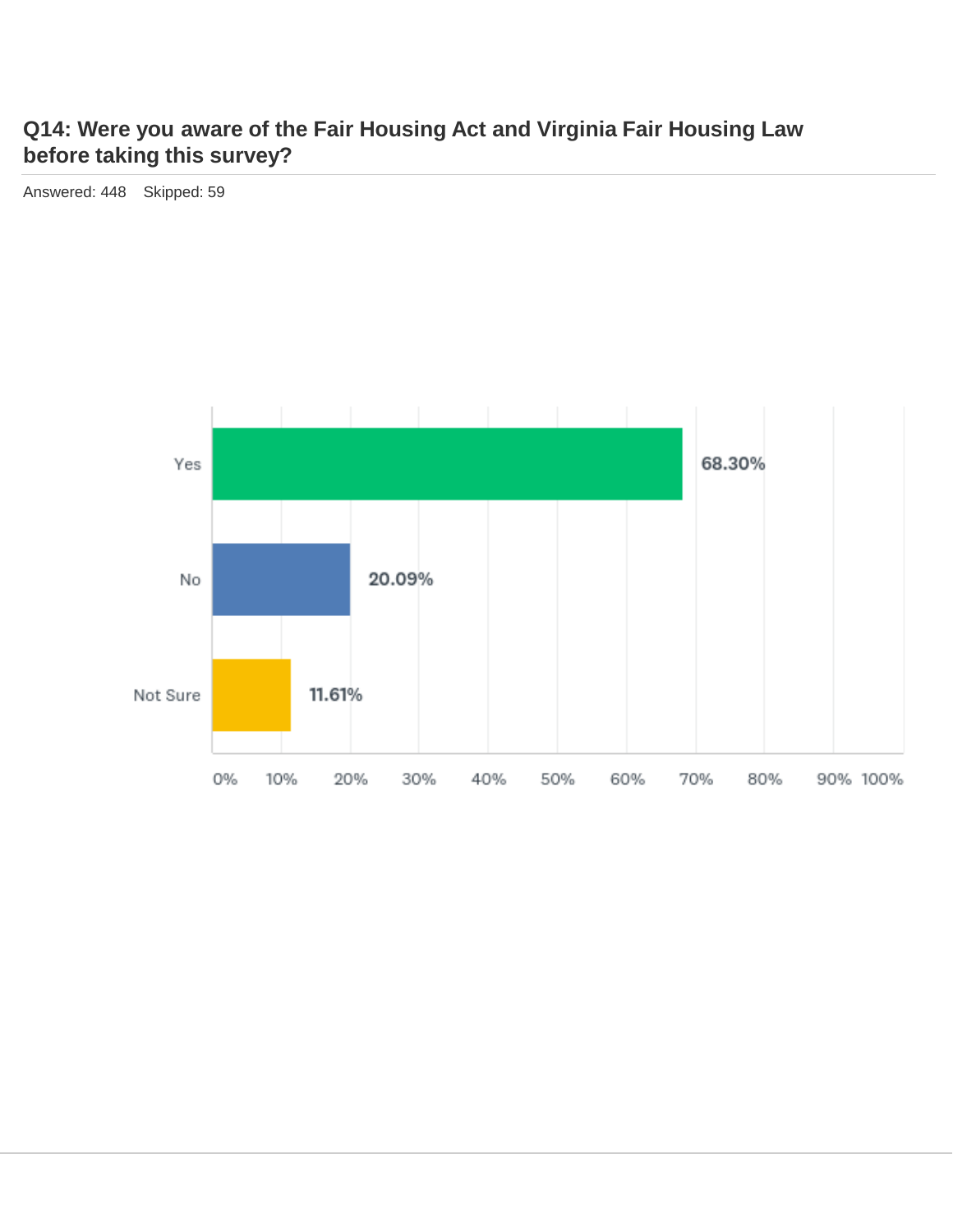# **Q15: Have you ever received fair housing training?**

Answered: 448 Skipped: 59

![](_page_15_Figure_2.jpeg)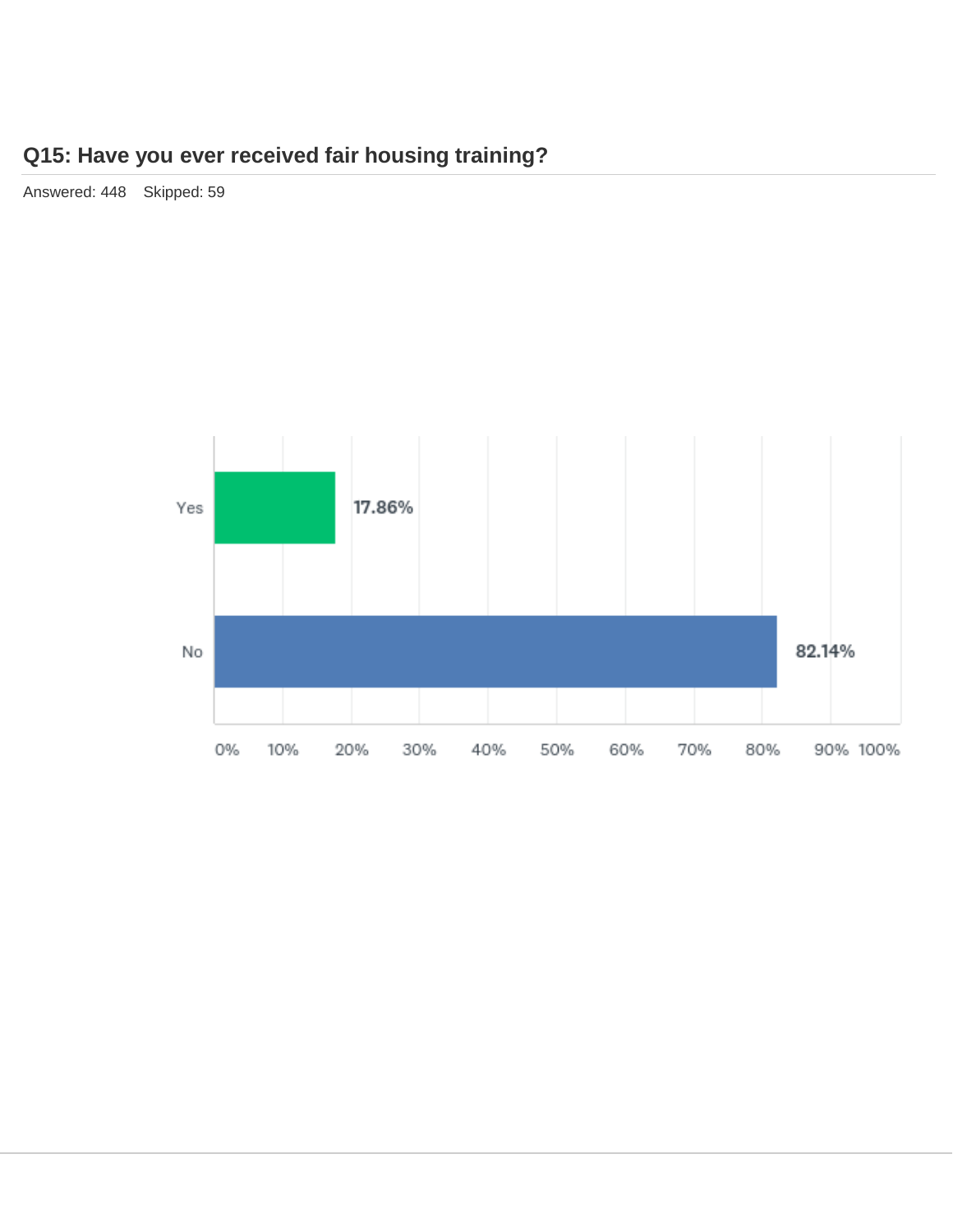#### **Q16: Have you or has someone you know faced any of the following housingrelated challenges? Please check all that apply.**

![](_page_16_Figure_1.jpeg)

Answered: 411 Skipped: 96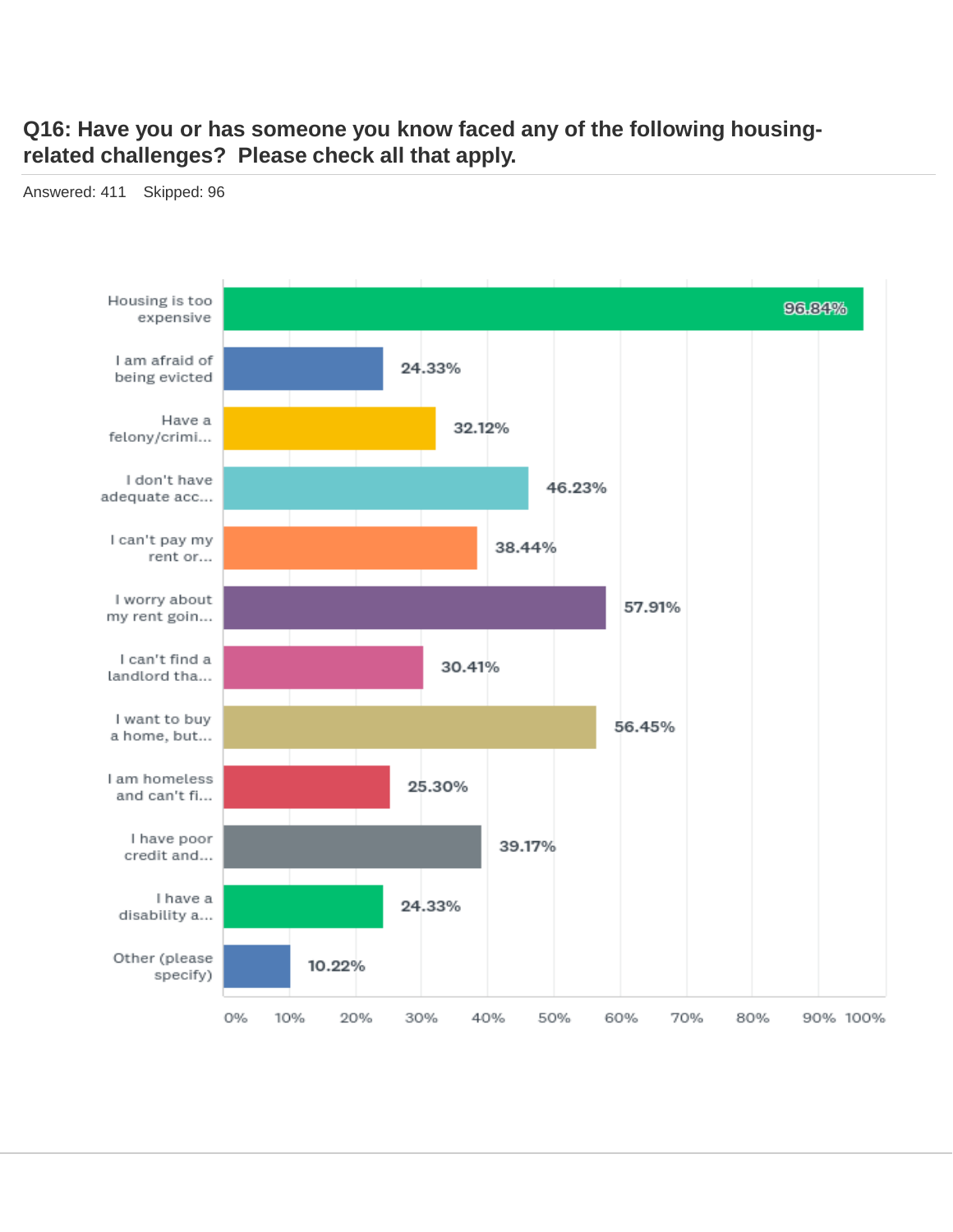### **Q17: From the list below, are there any localities in our region that you believe have fair housing problems? Please check all that apply.**

Answered: 327 Skipped: 180

![](_page_17_Figure_2.jpeg)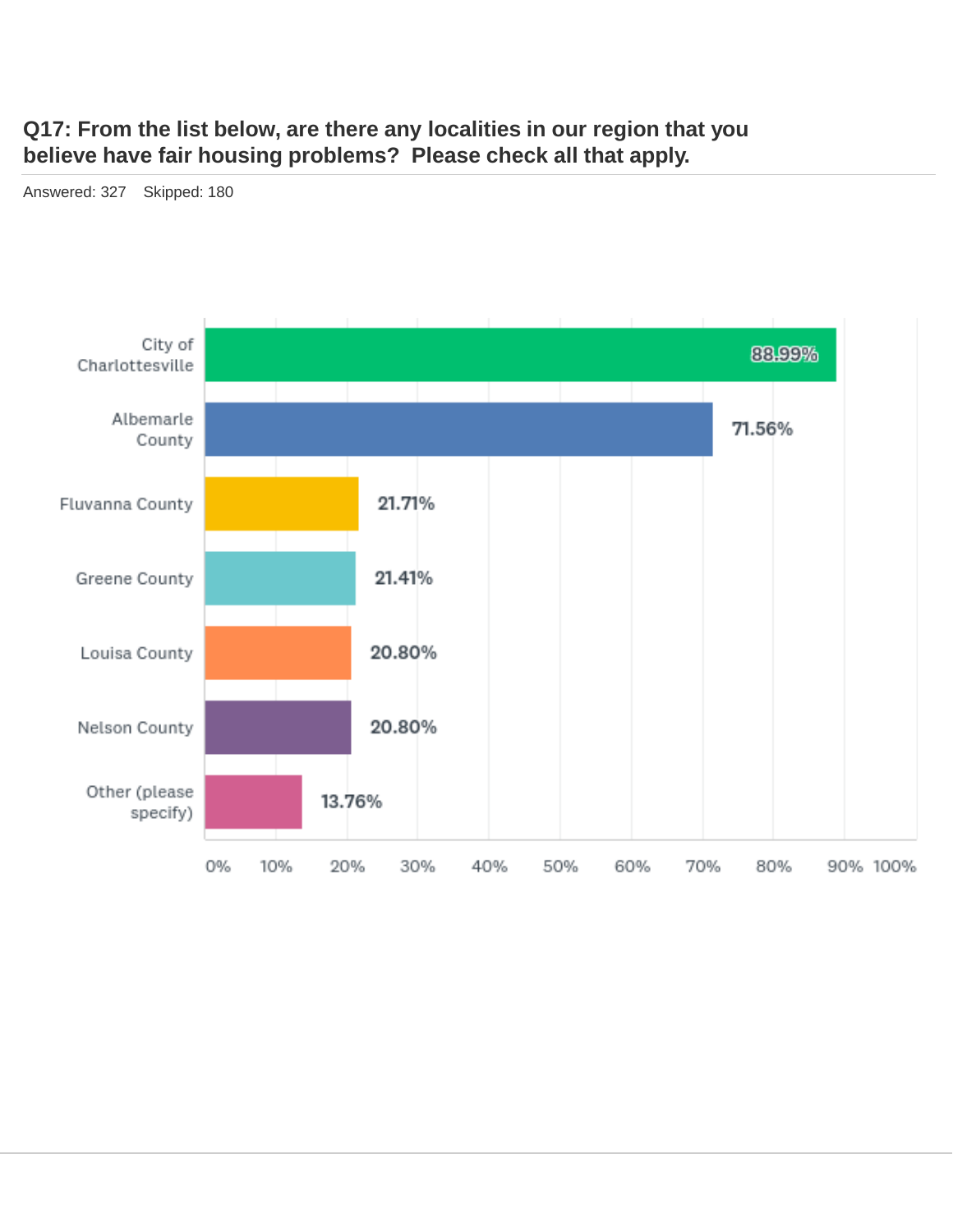### **Q18: Are you aware of any questionable practices or barriers to fair housing in any of the following areas?**

![](_page_18_Figure_1.jpeg)

Answered: 376 Skipped: 131

I am aware I am not aware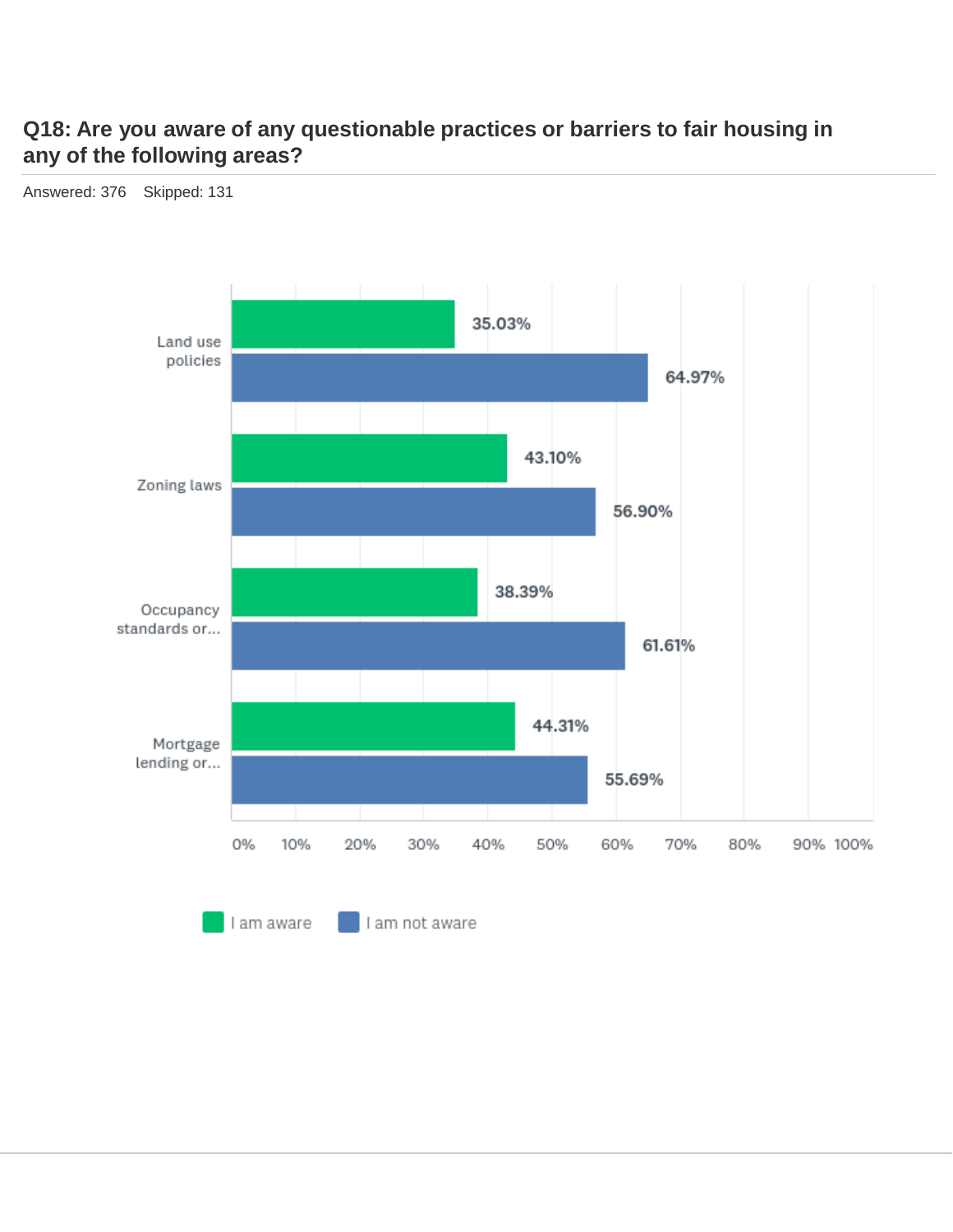### **Q19: Please choose the five (5) housing issues most in need of attention in your community.**

![](_page_19_Figure_1.jpeg)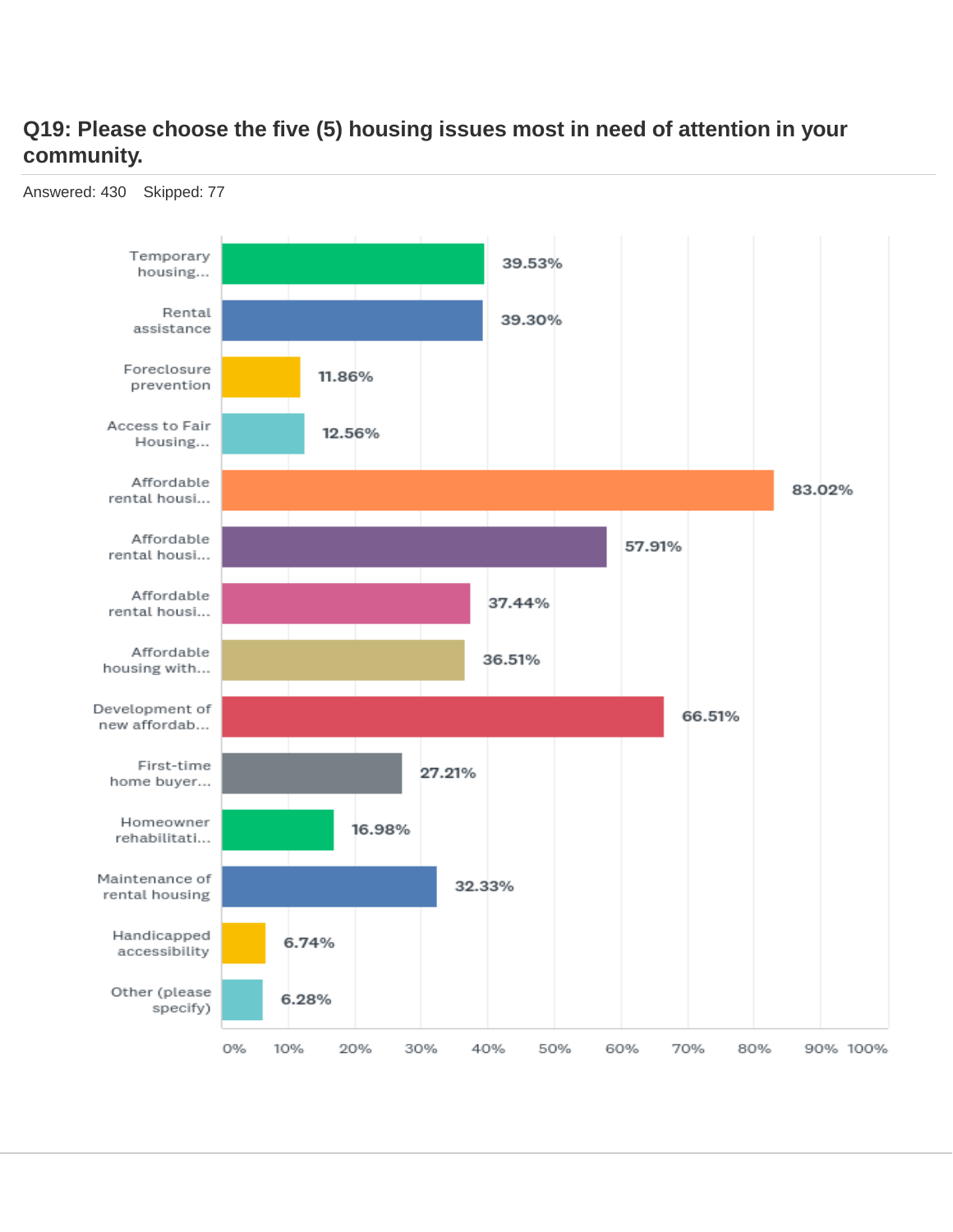### **Q20: Please pick the three (3) most critical needs for RENTAL housing in your community.**

Answered: 430 Skipped: 77

![](_page_20_Figure_2.jpeg)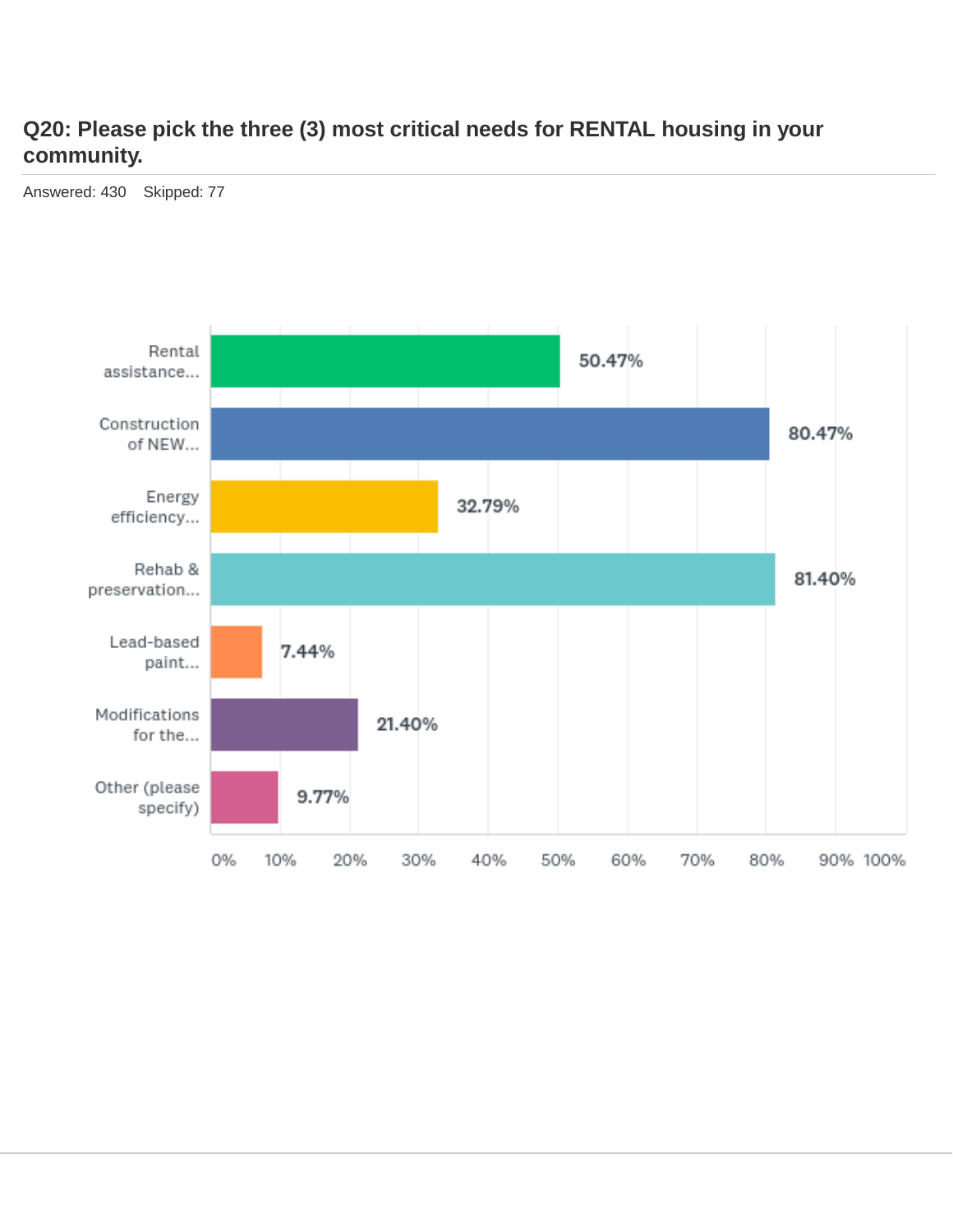### **Q21: Pick the three (3) most critical needs for HOMEOWNERSHIP housing in your community.**

Answered: 430 Skipped: 77

![](_page_21_Figure_2.jpeg)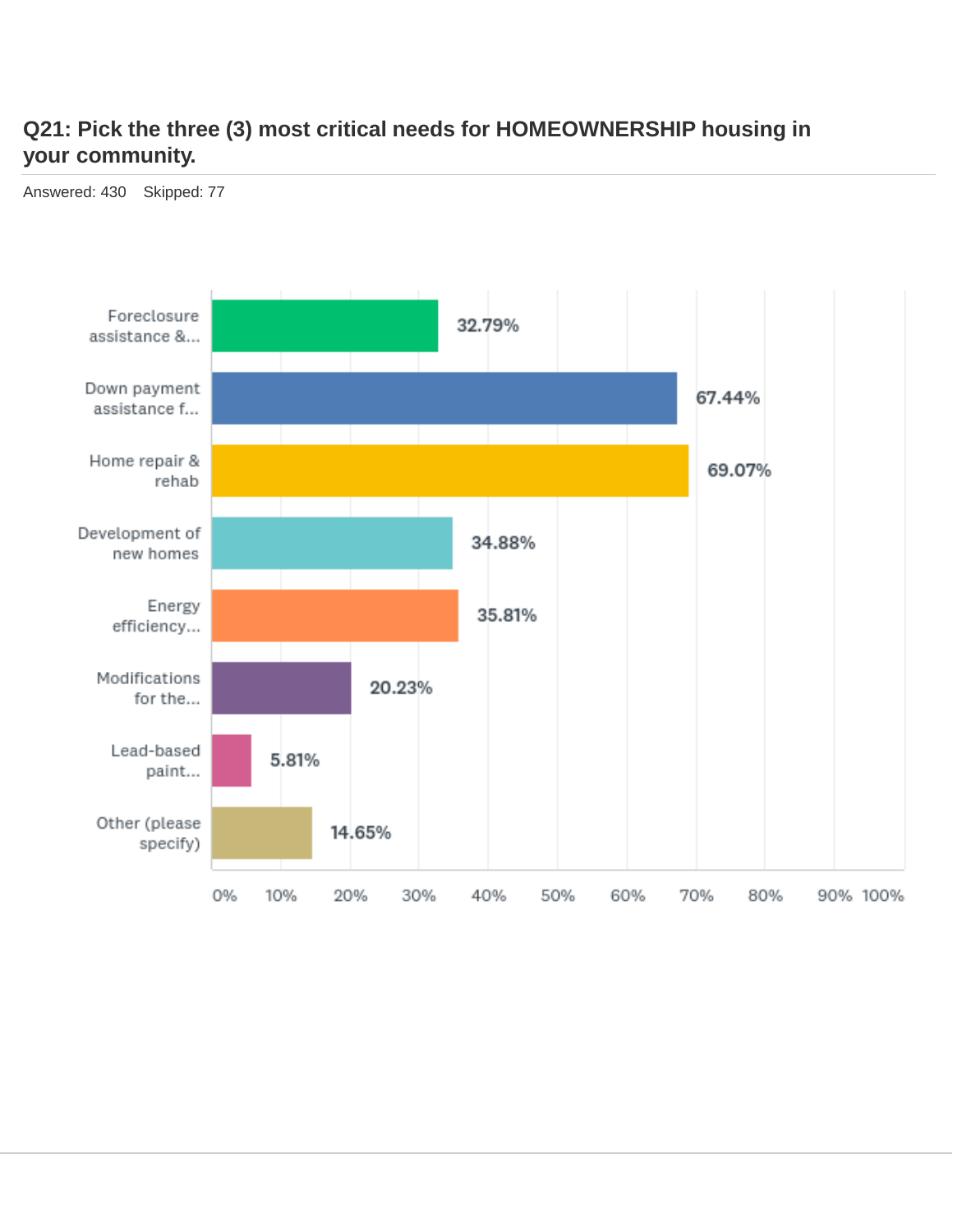### **Q22: Please identify the level of need for housing for each of the special populations listed below. The Income table above can be used to help answer this question.**

Answered: 374 Skipped: 133

|                                            | LOW<br><b>NEED</b> | <b>MODERATE</b><br><b>NEED</b> | <b>HIGH</b><br><b>NEED</b> | <b>CRITICAL</b><br><b>NEED</b> | <b>TOTAL</b> | <b>WEIGHTED</b><br><b>AVERAGE</b> |
|--------------------------------------------|--------------------|--------------------------------|----------------------------|--------------------------------|--------------|-----------------------------------|
| Seniors                                    | 1.44%<br>5         | 35.06%<br>122                  | 41.67%<br>145              | 21.84%<br>76                   | 348          | 2.84                              |
| Chronically<br>homeless                    | 3.59%<br>13        | 17.40%<br>63                   | 36.19%<br>131              | 42.82%<br>155                  | 362          | 3.18                              |
| Persons with<br>drug/alcohol<br>dependence | 4.90%<br>17        | 31.41%<br>109                  | 42.65%<br>148              | 21.04%<br>73                   | 347          | 2.80                              |
| Persons with<br>mental illness             | 2.29%<br>8         | 22.64%<br>79                   | 41.55%<br>145              | 33.52%<br>117                  | 349          | 3.06                              |
| Persons with<br>disabilities               | 0.87%<br>3         | 33.82%<br>117                  | 41.04%<br>142              | 24.28%<br>84                   | 346          | 2.89                              |
| Domestic violence<br>surviors              | 2.60%<br>9         | 24.86%<br>86                   | 40.46%<br>140              | 32.08%<br>111                  | 346          | 3.02                              |
| Abused children                            | 2.06%<br>7         | 22.42%<br>76                   | 36.58%<br>124              | 38.94%<br>132                  | 339          | 3.12                              |
| Persons with<br><b>HIV/AIDS</b>            | 12.73%<br>42       | 47.58%<br>157                  | 31.21%<br>103              | 8.48%<br>28                    | 330          | 2.35                              |
| Large families (5<br>or more persons)      | 5.54%<br>19        | 36.15%<br>124                  | 37.03%<br>127              | 21.28%<br>73                   | 343          | 2.74                              |
| Very low income<br>(under 30% AMI)         | 2.17%<br>8         | 8.42%<br>31                    | 32.88%<br>121              | 56.52%<br>208                  | 368          | 3.44                              |
| Low to moderate<br>income (51%-80%<br>AMI) | 1.64%<br>6         | 18.03%<br>66                   | 45.63%<br>167              | 34.70%<br>127                  | 366          | 3.13                              |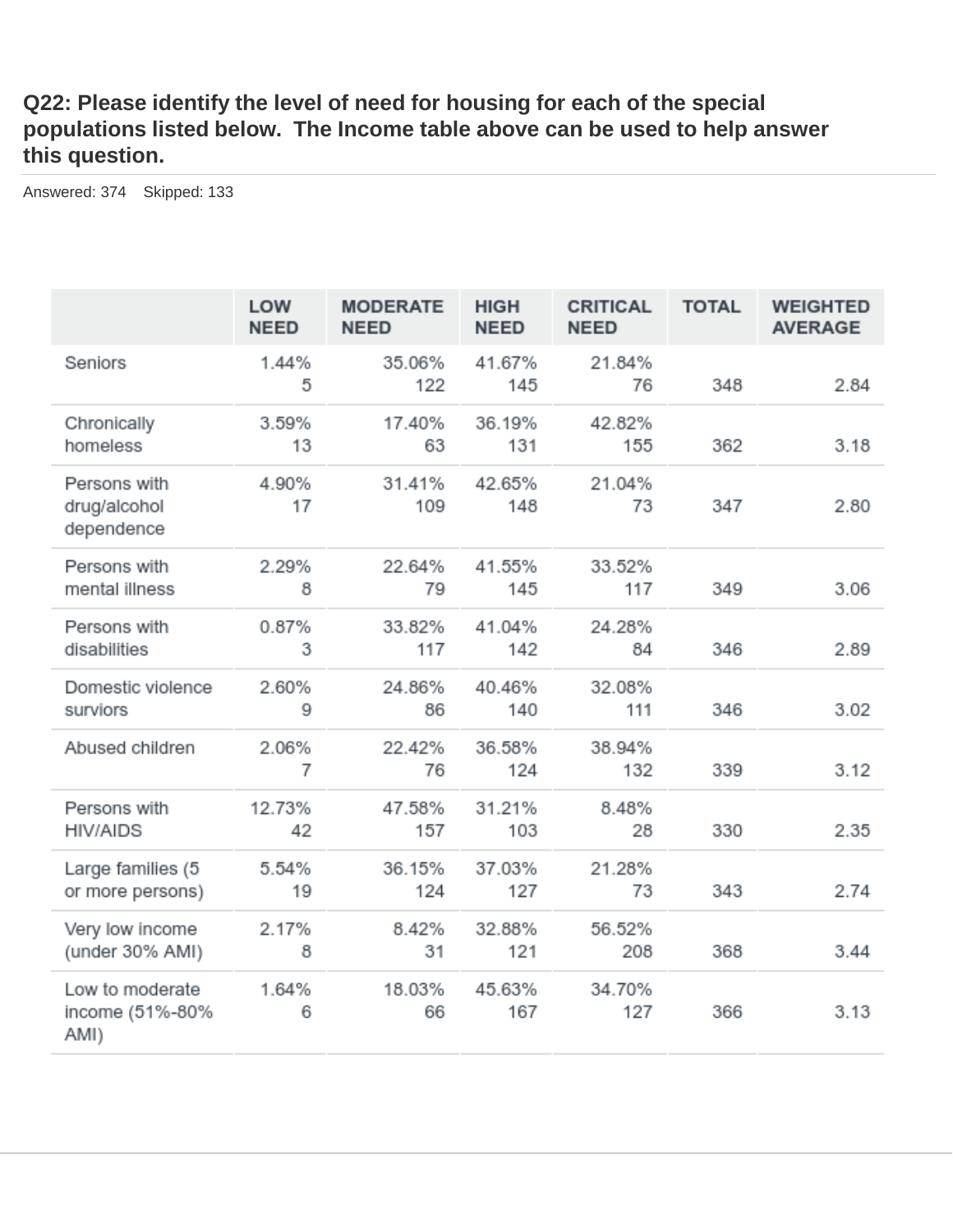![](_page_23_Figure_1.jpeg)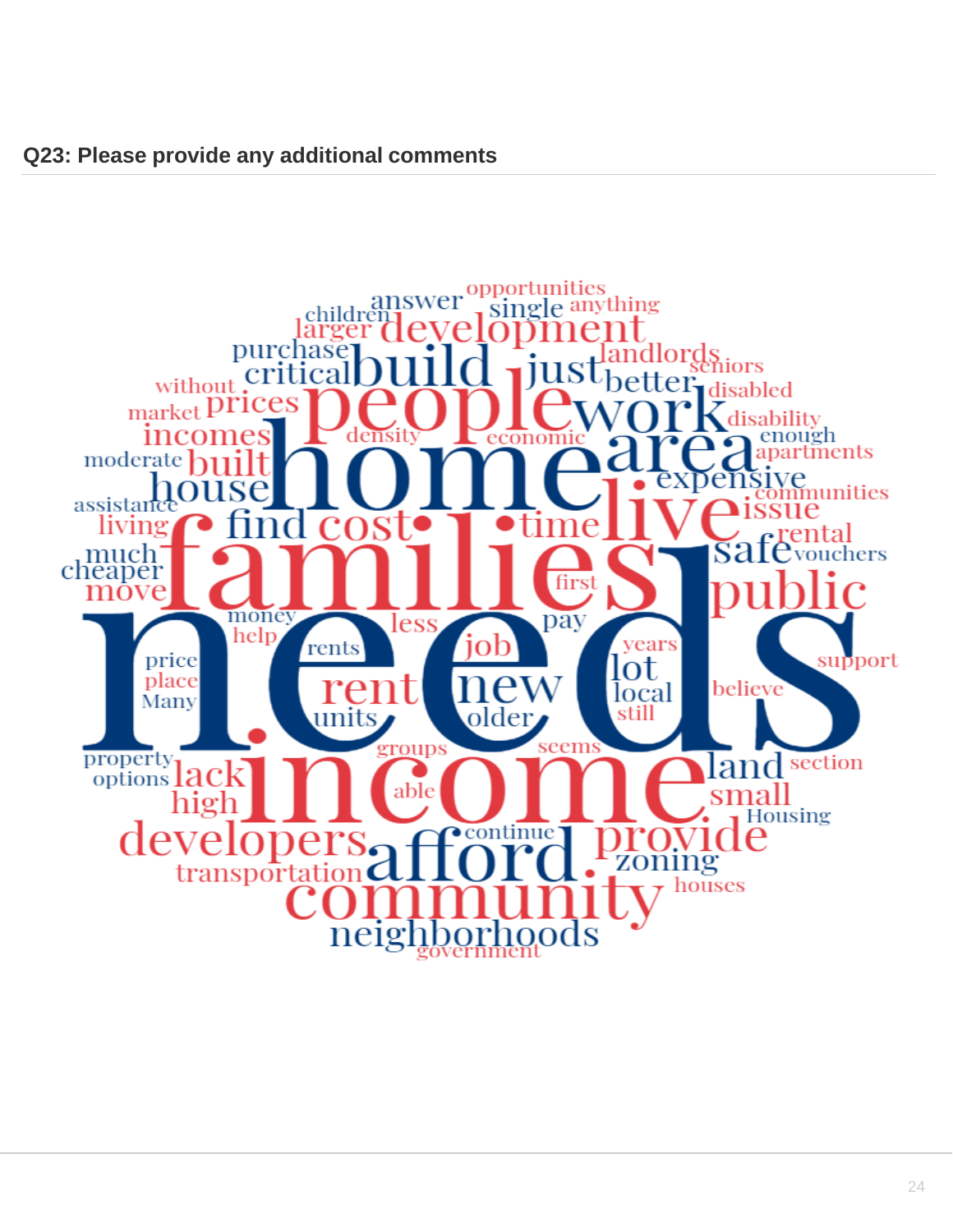**The following questions were asked only of City residents**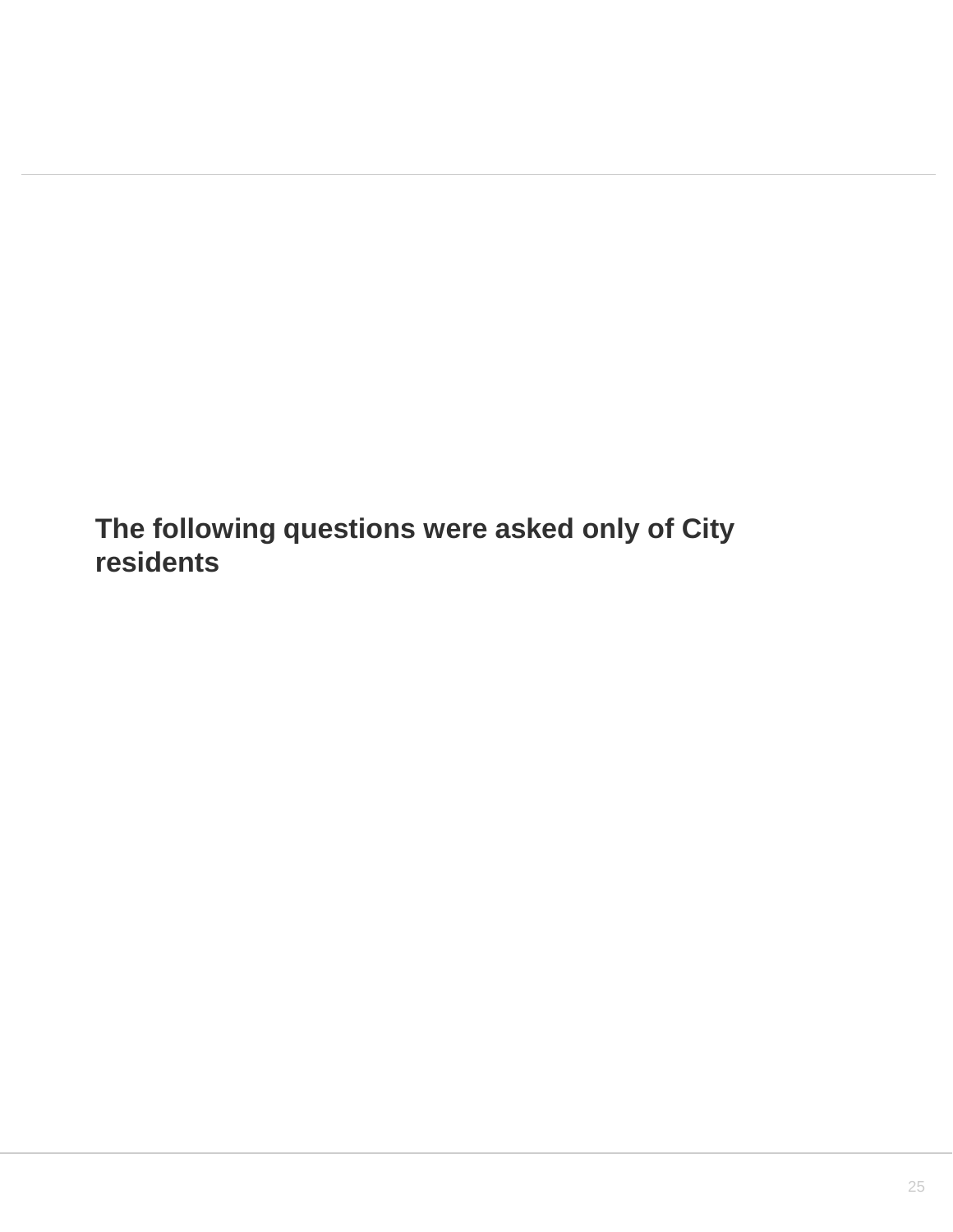### **Q24: Please rate the level of importance of the following issues to you and your community.**

Answered: 253 Skipped: 254

|                                                                                    | <b>VERY</b><br><b>IMPORTANT</b> | <b>IMPORTANT</b> | <b>NEUTRAL</b> | <b>UNIMPORTANT</b> | <b>VERY</b><br><b>UNIMPORTANT</b> | <b>TOTAL</b> |
|------------------------------------------------------------------------------------|---------------------------------|------------------|----------------|--------------------|-----------------------------------|--------------|
| Affordable<br>Housing                                                              | 79.37%<br>200                   | 16.67%<br>42     | 3.17%<br>8     | $0.00\%$<br>0      | 0.79%<br>2                        | 252          |
| Public<br>Infrastructure<br>Improvements                                           | 38.80%<br>97                    | 53.20%<br>133    | 6.00%<br>15    | 0.40%              | 1.60%<br>4                        | 250          |
| Economic<br>Development,<br><b>Business</b><br>Development,<br>and Job<br>Creation | 32.93%<br>82                    | 43.78%<br>109    | 20.88%<br>52   | 2.01%<br>5         | 0.40%<br>1                        | 249          |
| Social<br>Services and<br>Support<br>Services                                      | 50.60%<br>127                   | 36.25%<br>91     | 11.16%<br>28   | 0.80%<br>2         | 1.20%<br>3                        | 251          |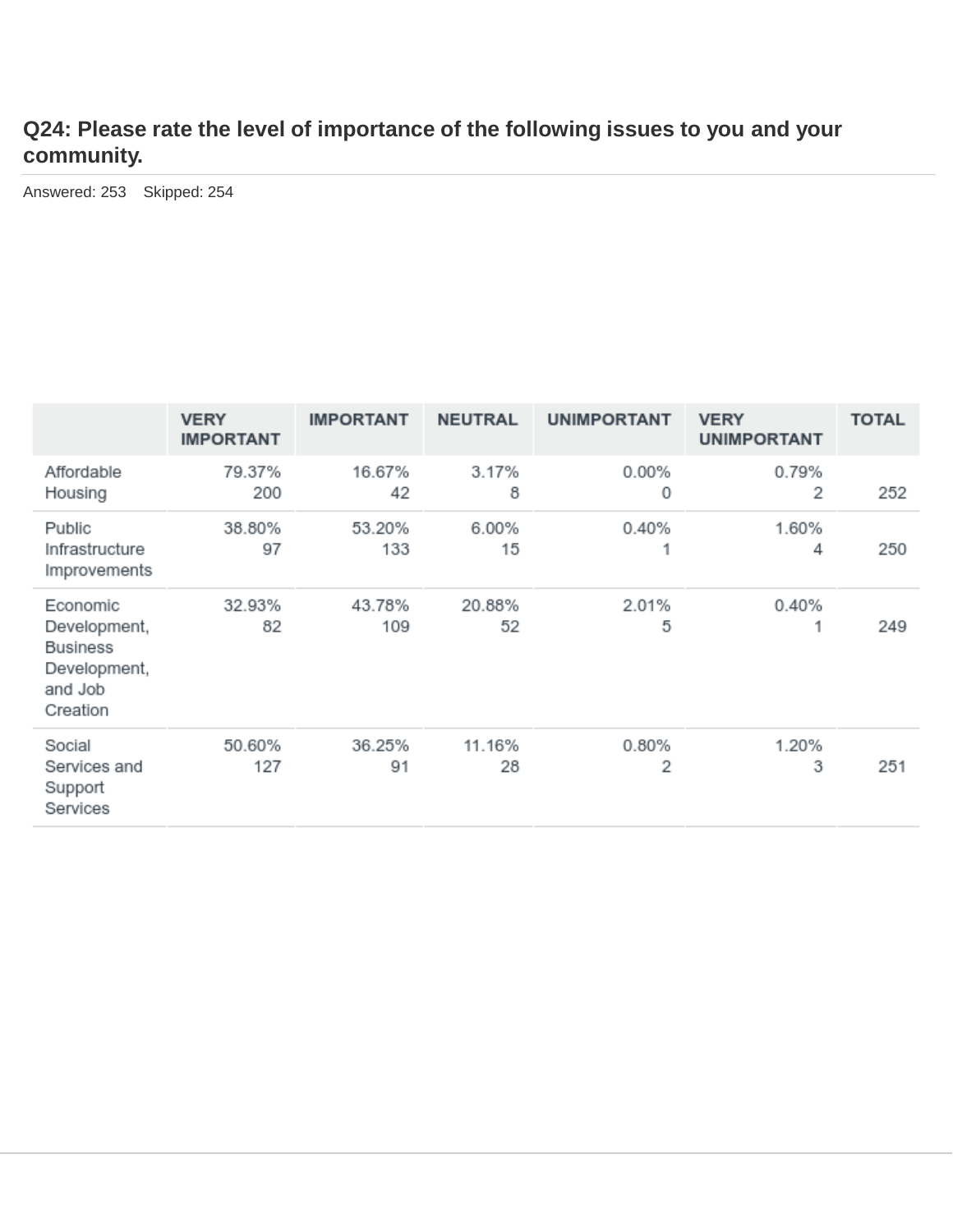### **Q25: In your opinion, what is most needed by you and your community? Please select five (5).**

![](_page_26_Figure_1.jpeg)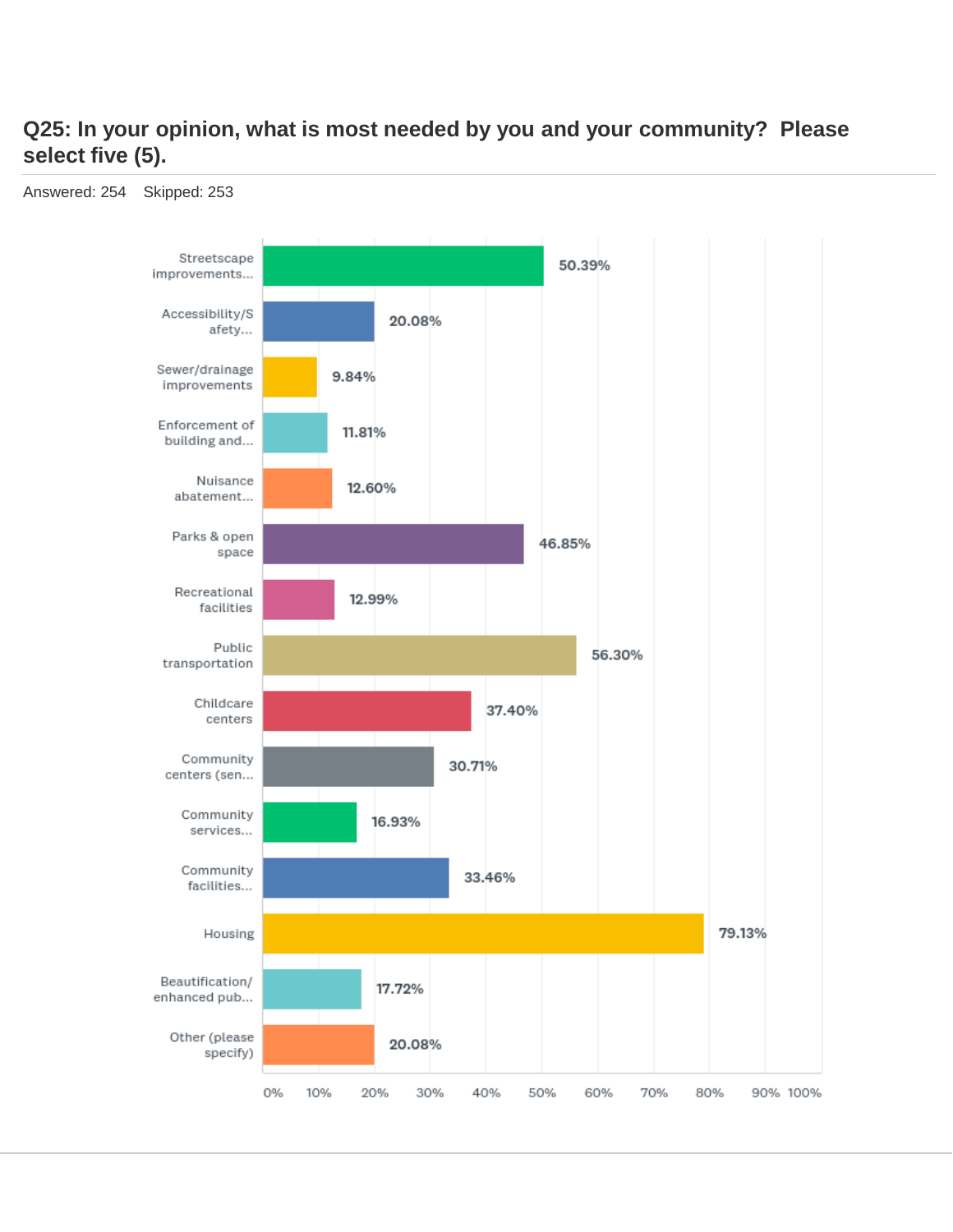#### **Q26: Please choose the three (3) greatest ECONOMIC needs in your community.**

Answered: 254 Skipped: 253

![](_page_27_Figure_2.jpeg)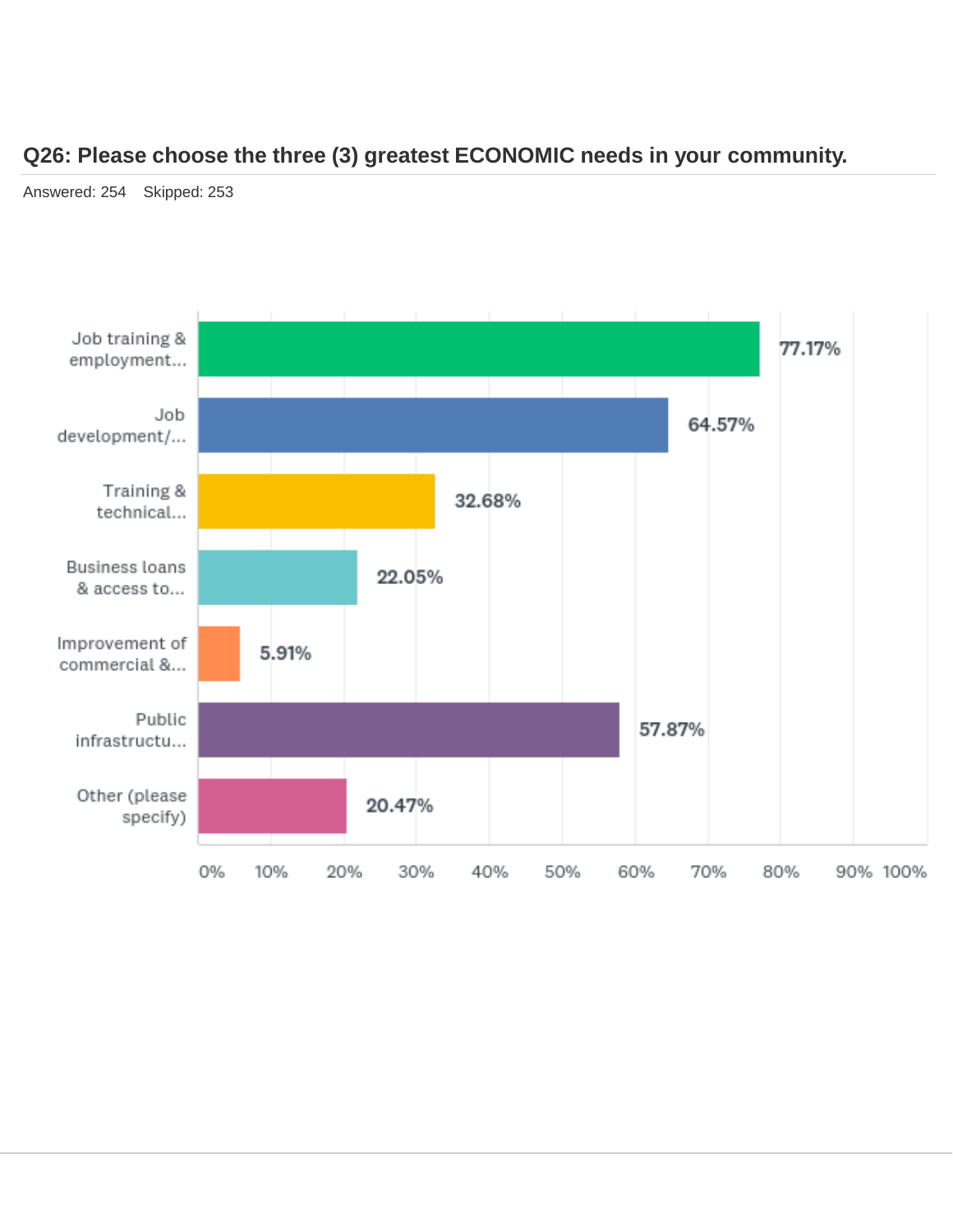### **Q27: Please choose the five (5) services that would benefit you and your community most.**

![](_page_28_Figure_1.jpeg)